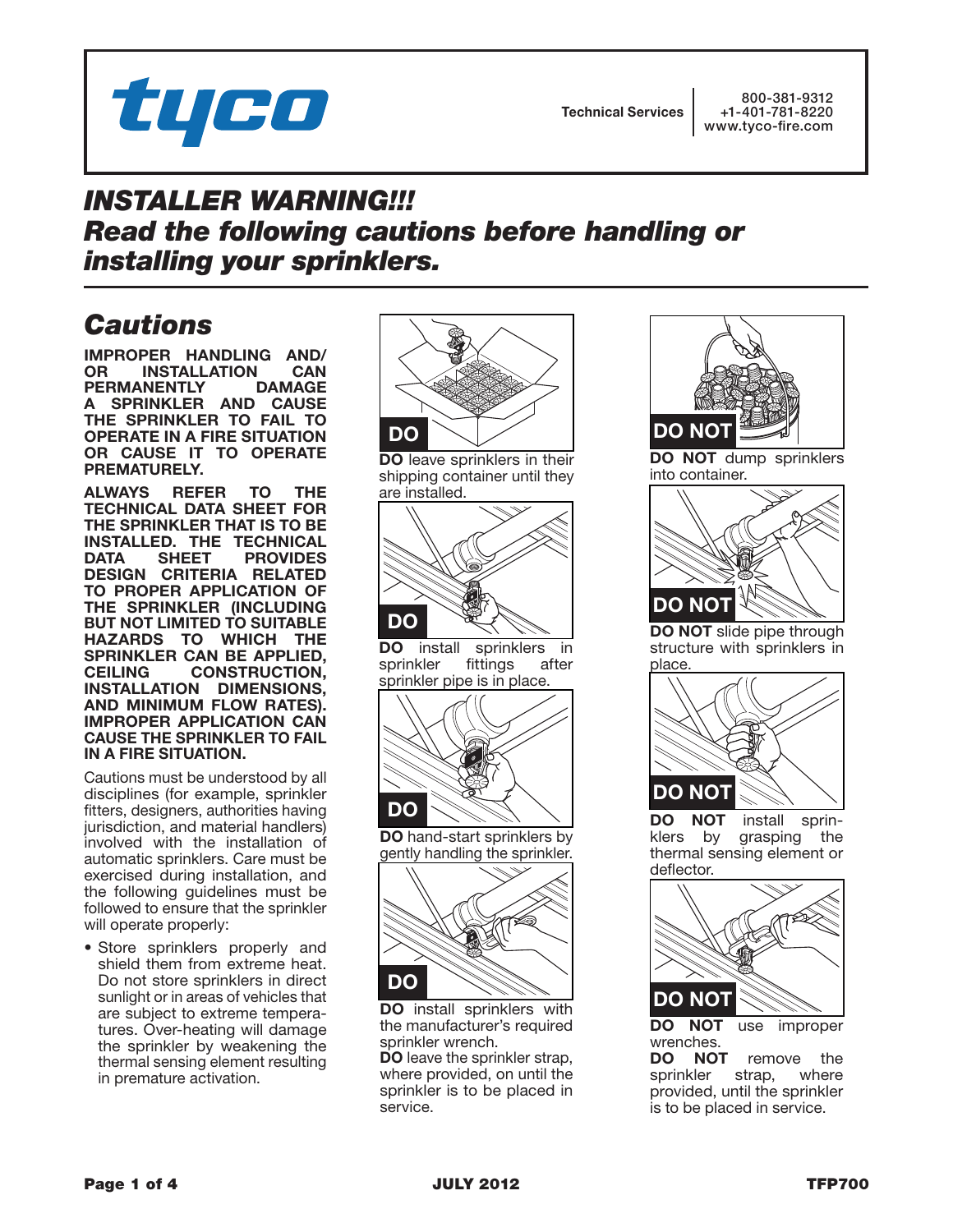- Sprinkler cartons are specially designed to protect the sprinkler during transit. Do not empty sprinklers from their cartons into bags or buckets prior to installation, since damage to the sprinklers may result. Install the sprinklers directly from their cartons.
- • Unless otherwise modified by NFPA 13 "Installation of Sprinkler Systems", sprinkler temperature ratings shall be as follows:

| Maximum<br>Ceiling<br>Temperature,<br>°F (°C) | <b>Sprinkler</b><br><b>Temperature</b><br>Rating,<br>°F (°C) |
|-----------------------------------------------|--------------------------------------------------------------|
| 100 (38)                                      | 135-170 (57-77)                                              |
| 150 (66)                                      | 175-250 (79-107)                                             |
| 225 (107)                                     | 250-300 (121-149)                                            |
| 300 (149)                                     | 325-375 (163-191)                                            |
| 375 (191)                                     | 400-475 (204-246)                                            |
| 475 (246)                                     | 500-575 (260-302)                                            |
| 625 (329)                                     | 650 (343)                                                    |
| TABLE A                                       |                                                              |

*temperature ratings*

Over-heating will damage the sprinkler by weakening the thermal sensing element resulting in premature activation.

- • Do not install any sprinkler that shows signs of damage. Immediately replace all sprinklers that are damaged during installation.
- Inspect glass bulb sprinklers at the time of installation to make sure that the bulb contains fluid. Inspection of the glass bulb is to be made with the sprinkler strap in place by looking through the openings of the sprinkler strap.

Any glass bulb that shows evidence of leakage or that does not have any fluid must be discarded. Do not install any bulb type sprinkler if the bulb is cracked or there is a loss of liquid from the bulb. With the sprinkler held horizontally, a small air bubble should be present. The diameter of the air bubble is approximately 1/16 inch (1,6 mm) for the 135 $\degree$ F (57 $\degree$ C) to 3/32 inch (2,4 mm) for the 360°F (182°C) temperature ratings. Loss of liquid from a bulb can cause the sprinkler to fail to activate in a fire.

- Install sprinklers in fittings with the pipe 'in place'. Sliding piping through structural members with the sprinklers in place can severely damage sprinklers.
- Do not apply any thread roughening process to the sprinkler thread. Application of this effect can cause distortion of the frame, which may result in leakage or damage to the actuation mechanism.
- When starting the thread of a sprinkler, do not over-tighten by hand. Excessive tightening by hand can cause damage to the thermal sensing element without knowledge to the installer.
- Always wrench tighten the sprinklers with the sprinkler wrench specified for use with the specific sprinkler being installed. Using the wrong wrench can damage the sprinkler.
- Apply sprinkler wrenches to the proper sprinkler wrench boss/ flats only. Do not allow the sprinkler wrench to slip during the wrench tightening procedure. Wrenching the sprinkler frame arms, deflector, or thermal sensing element, and/or wrench slippage, will severely damage the sprinkler.
- Do not over-tighten (maximum torque is as follows: 1/2" NPT/14 ft.-lbs.; 3/4" NPT/20 ft.-lbs.; 1" NPT/30 ft.-lbs.). Over-tightening can distort the sprinkler inlet causing leakage or inability of the sprinkler to operate properly.
- Do not attempt to make-up for insufficient adjustment in the escutcheon plate by under- or over-tightening the sprinkler. Overtightening can distort the sprinkler inlet causing leakage or inability of the sprinkler to operate properly. Under-tightening can result in pipe thread leakage. Relocate the position of the sprinkler, as necessary, to facilitate the adjustment provided by the escutcheon.
- Do not remove protective devices (for example, sprinkler straps or protective caps for concealed type sprinklers) until the water supply, either temporary or

permanent, is made available to the sprinklers for purposes of fire protection. Failure to maintain the protective devices where provided may allow damage to occur to the thermal sensing element with increasing risk of the sprinkler failing to activate in a fire or causing the sprinkler to activate prematurely.

*Note*: For upright sprinklers and sprinklers installed more than 10 ft. (3,1 m) above the floor, protective devices (for example, sprinkler straps or protective caps for concealed type sprinklers) are permitted to be removed from the sprinklers immediately following their installation. (Where installation of mechanical services or other construction work is expected to take place following the installation of sprinklers, consideration should be given to leaving protective devices in place until such time as the water supply is made available to the sprinklers for purposes of fire protection.)

• After a protective device (for example, sprinkler straps or protective caps for concealed type sprinklers) is removed, inspect glass bulb sprinklers to make sure that the bulbs contain fluid, and inspect fusible solder type sprinklers for damage to the fusible element and associated link assembly parts.

Any sprinkler having a glass bulb that shows evidence of leakage or that does not have any fluid must be replaced, and any sprinkler that shows evidence of damage to the fusible element and associated link assembly parts must be replaced.

- • Sprinklers cannot operate properly with protective devices in place (for example, sprinkler straps or protective caps for concealed type sprinklers). As applicable, refer to the "Sprinkler Strap Instructions" provided in this data sheet.
- • Sprinklers that are found to be leaking or exhibiting visible signs of corrosion must be replaced. Leakage and/or corrosion may cause the sprinkler to fail to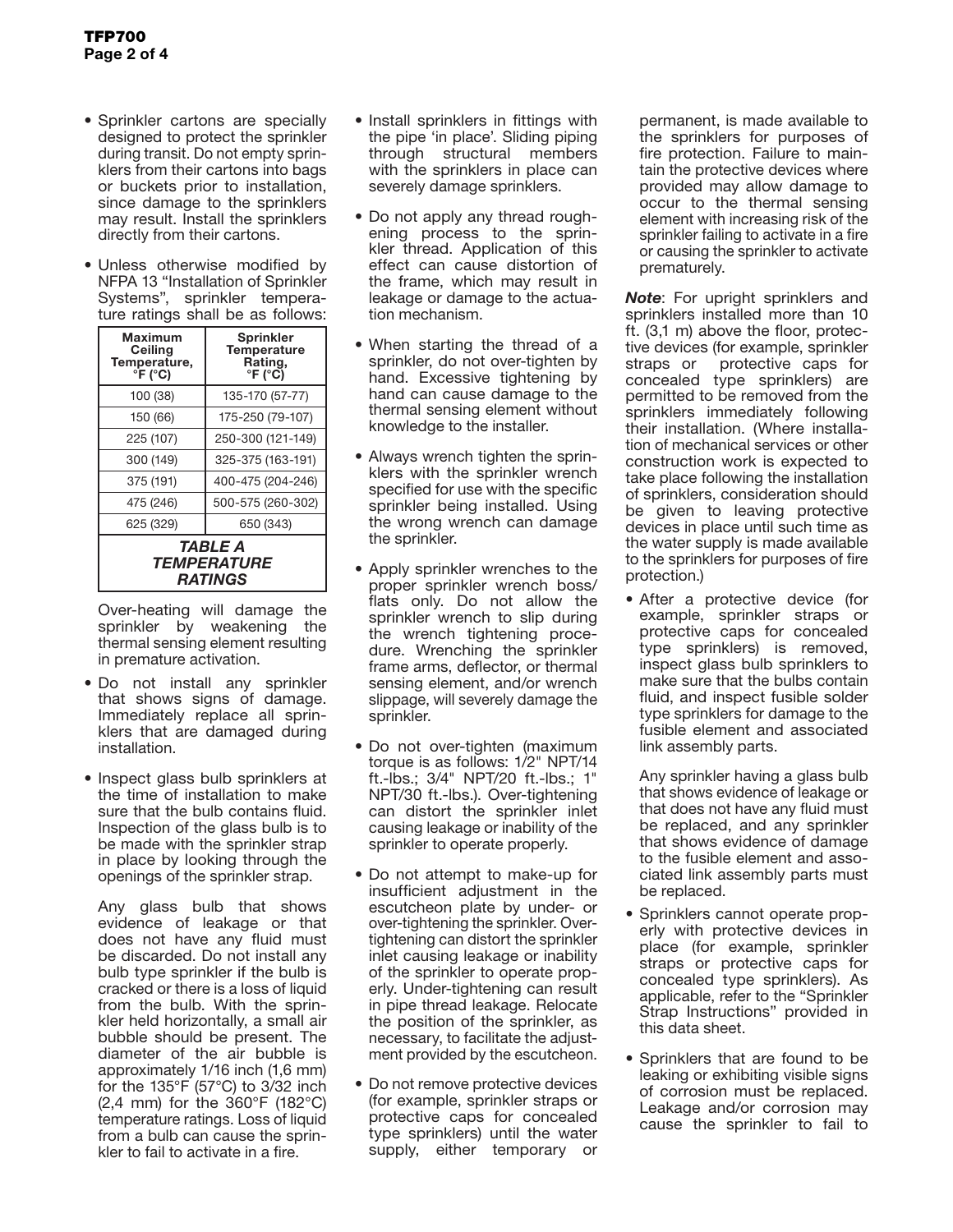activate in a fire, and corrosion may cause the sprinkler to activate prematurely.

- Automatic sprinklers (including cover plates of concealed type sprinklers) must never be painted, plated, coated or otherwise altered after leaving the factory. Painted, coated, or otherwise altered sprinklers may interfere with the sprinkler's ability to operate in a fire. Modified sprinklers must be replaced.
- After a fire, bulb type sprinklers that have been exposed to corrosive products of combustion, but have not operated, should be replaced if they cannot be completely cleaned by wiping the sprinkler with a cloth or by brushing it with a soft bristle brush.
- After a fire, overheated solder type sprinklers must be replaced. Over-heating will damage the sprinkler by weakening the thermal sensing element resulting in premature activation.
- Care must be exercised to avoid damage to the sprinklers - before, during, and after installation. Sprinklers damaged by dropping, striking, wrench twist/slippage, or the like, must be replaced. Damaged sprinklers may cause the sprinkler to fail to activate in a fire or cause the sprinkler to activate prematurely.
- Treatment of water to counter the effects of microbiologically influenced corrosion must take into consideration compatibility with the materials of construction used for all of the sprinkler system components. Otherwise leakage and/or deterioration of components with resulting system failure may result.
- Sprinklers, unless otherwise protected by corrosion resistant coating or materials of construction, must be installed in a noncorrosive environment (internal and external). The improper use of corrosive agents such as flux, other products that contain chloride ions, whether applied internally or externally to the sprinkler system, may result in corrosion